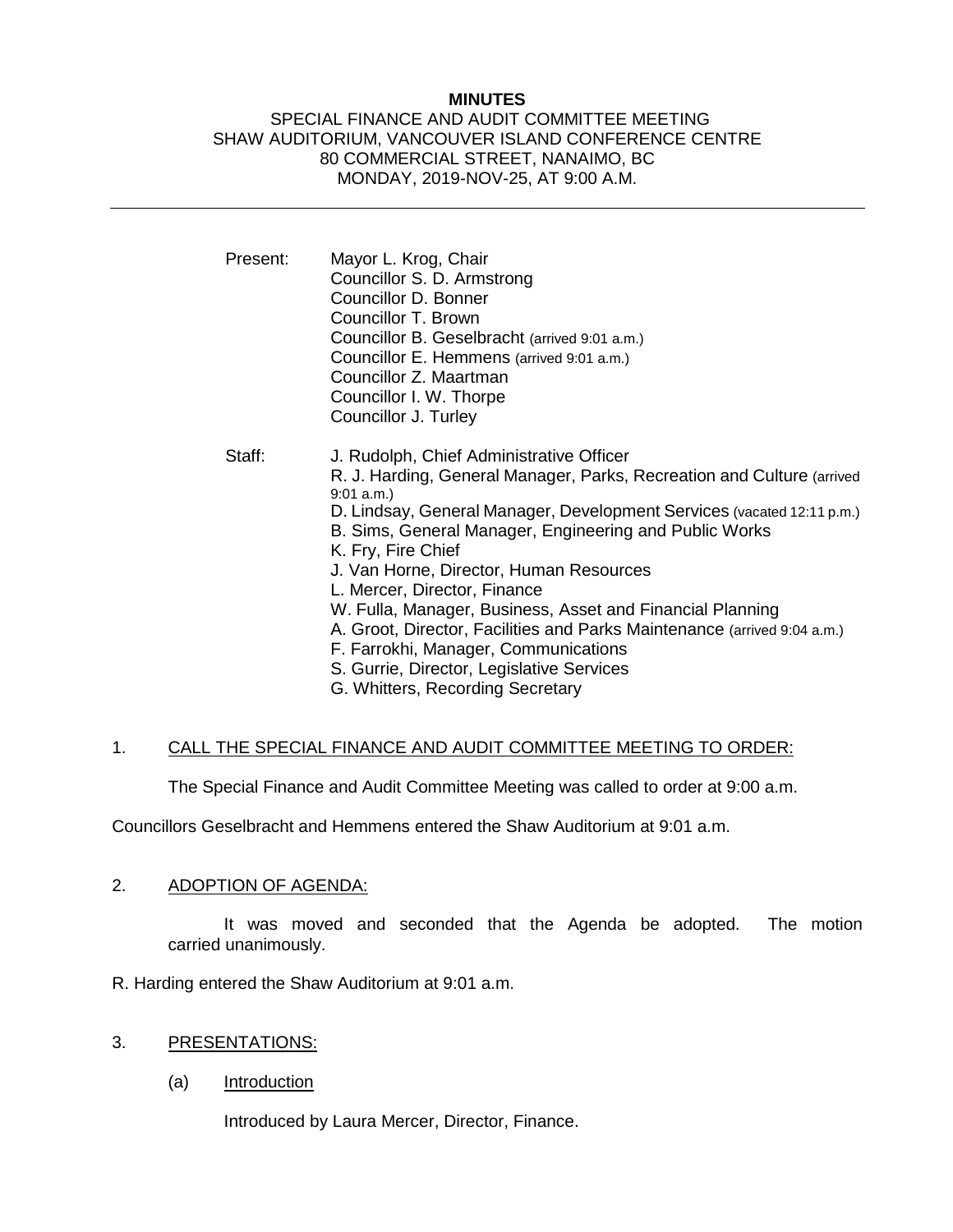## (b) 2020 - 2024 Draft Project Plan

Introduced by Laura Mercer, Director, Finance.

Wendy Fulla, Manager, Business, Asset & Financial Planning, provided a presentation regarding the 2020 – 2024 Draft Project Plan which included the following information:

- Estimated spending of \$292.7 million on projects over the next 5 years
- Project funding sources include: 16.1% from debt, 14.8% from Waterworks Reserves, 13.7% from General Revenue, 6.1% from Sanitary Sewer Reserves, 0.8% from grants and private contributions, 0.7% from General Reserves and 47.8% from Statutory Reserves

A. Groot entered the Shaw Auditorium at 9:04 a.m.

- \$30 million to be spent on facility upgrades and improvements over the next 5 years with a condition assessment underway
- New Reserve Policy changes
- Projected opening balance of the Strategic Infrastructure Reserve and the 2020 - 2024 contributions and withdrawals

Committee discussion took place regarding:

- Wellcox property and the tear down of the trestle bridge
- Funding sources for the Wellcox property are from Community Works Fund, portions that are not eligible to be covered are from the Strategic Infrastructure Reserve

The presentation continued regarding:

- Outstanding Debt at 2019-DEC-31: External borrowing at \$46 million and internal borrowing at \$175,714
- 2019 New Debt: \$5.6 million in external borrowing and \$3.1 million in internal borrowing
- Completion of the feasibility study for the Waterfront Walkway which has been budgeted for 2020 – 2024
- Expecting the automated garbage truck in Spring 2020
- New Debt for 2020 2024: External borrowing expected total at \$43.8 million and internal borrowing at \$3.3 million
	- Project Changes from the Preliminary Plan include:
		- o City Fleet: 2020 project, slight increase in budget, increase City fleet by 4 units, electric vehicles and dual charging stations, supported by business case and funded from the Emission Reduction Reserve
		- o Watercourse restoration and enhancement program: Funding for 2020, 2021 & 2022, supported by business case and funded from General Taxation
		- o Self Contained Breathing Apparatus (SCBA) replacement: 2021 project, full replacement of SCBA's and filling stations with no impact to taxes
		- o Loudon Boathouse Design: supported by business case and Council motion, added to 2020 budget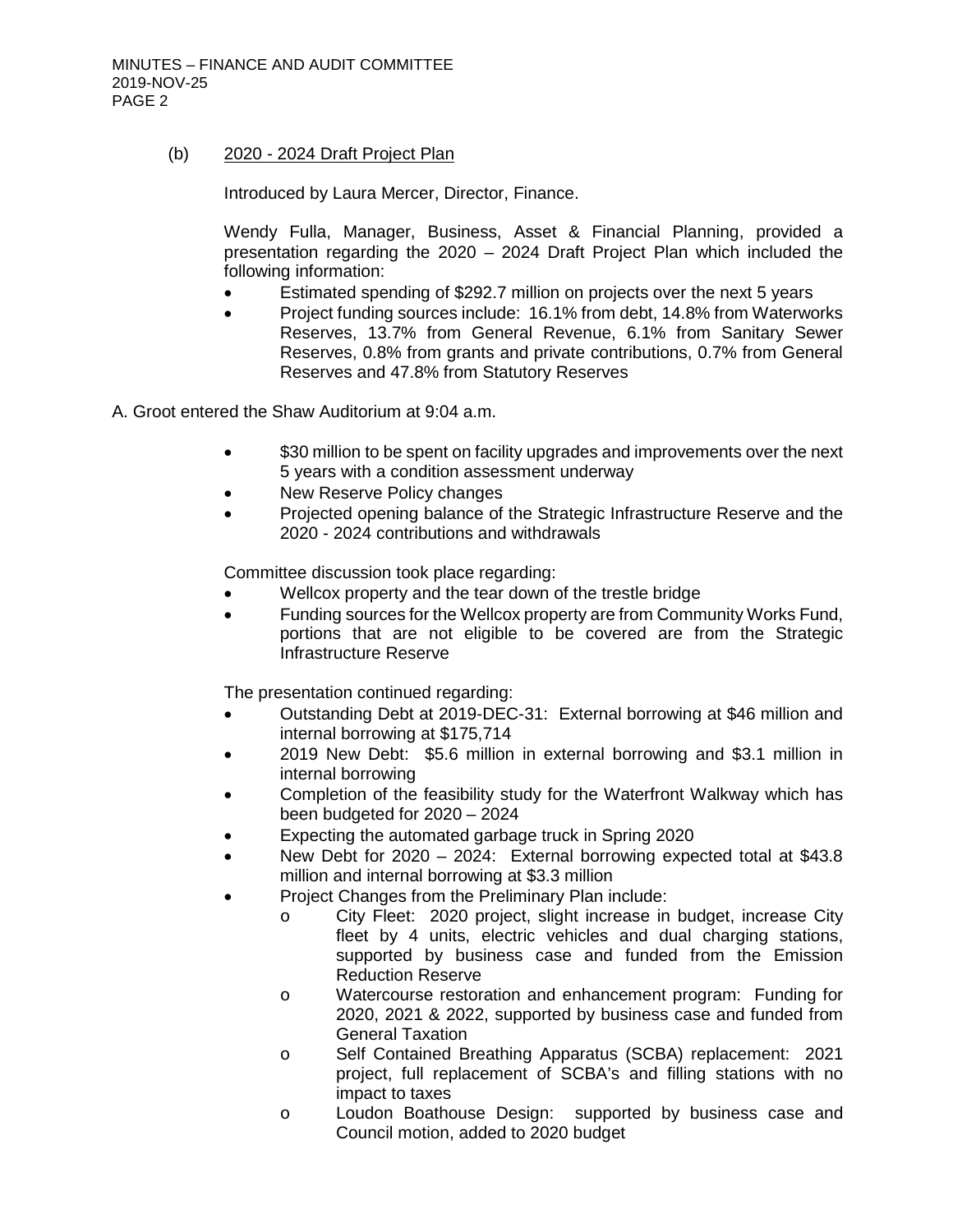- o Back-Up Generation Beban Park Complex Electrical Substation Upgrade: Design to be done in 2020, construction in 2021, supported by business case, new system would allow for heating and cooling in the buildings during a power failure and it is to be funded from General Taxation
- o Traffic Signal Technician: added to 2020 budget, cost of \$83,000 and funded through General Taxation

Committee discussion took place regarding:

- Loudon Boathouse gross cost is \$123,750 with \$15,000 to come from private contributions and balance from General Taxation
- Loudon Boathouse has been in discussion for 15 years
- Notifying community groups of the City's funding opportunities
- Projects funded by the City have to be approved by Council and in accordance with their Strategic Plan and policies
- Policy to determine who receives funding outside of grants
- Determining when funding becomes a line item
- Proposed Traffic Signal Technician is currently funded through General Revenue for a contracted on call technician
- Traffic Signal Technician position isn't designed to fully take over the contracted position
- Capacity of the Project Engineer and cost to tax payer when external consultant hired

# (c) 2020 - 2024 Draft Financial Plan Recap

Introduced by Laura Mercer, Director, Finance.

Wendy Fulla, Manager, Business, Asset & Financial Planning, provided a presentation regarding the 2020 – 2024 Draft Financial Plan Recap which included the following information:

- Revised projected property tax increases for 2020 2024
- Currently at a 5.6% increase for 2019
- User fees increases for 2020 2024
- Impact on a typical home of 5.6% or \$117 increase
- 2020 key budget drivers
- Capping the annual contribution for the Strategic Infrastructure Reserve

Committee discussion took place regarding:

- Casino Revenues funding general operations
- The decision to use Casino and Fortis revenues to offset operations
- Short term borrowing
- Reliance on the fluctuating Casino and Fortis revenues

The presentation continued regarding:

• Marie Davidson Bike Park request from Nanaimo BMX Association for the City to undertake the \$35,000 design phase of proposed infrastructure upgrade of the bike park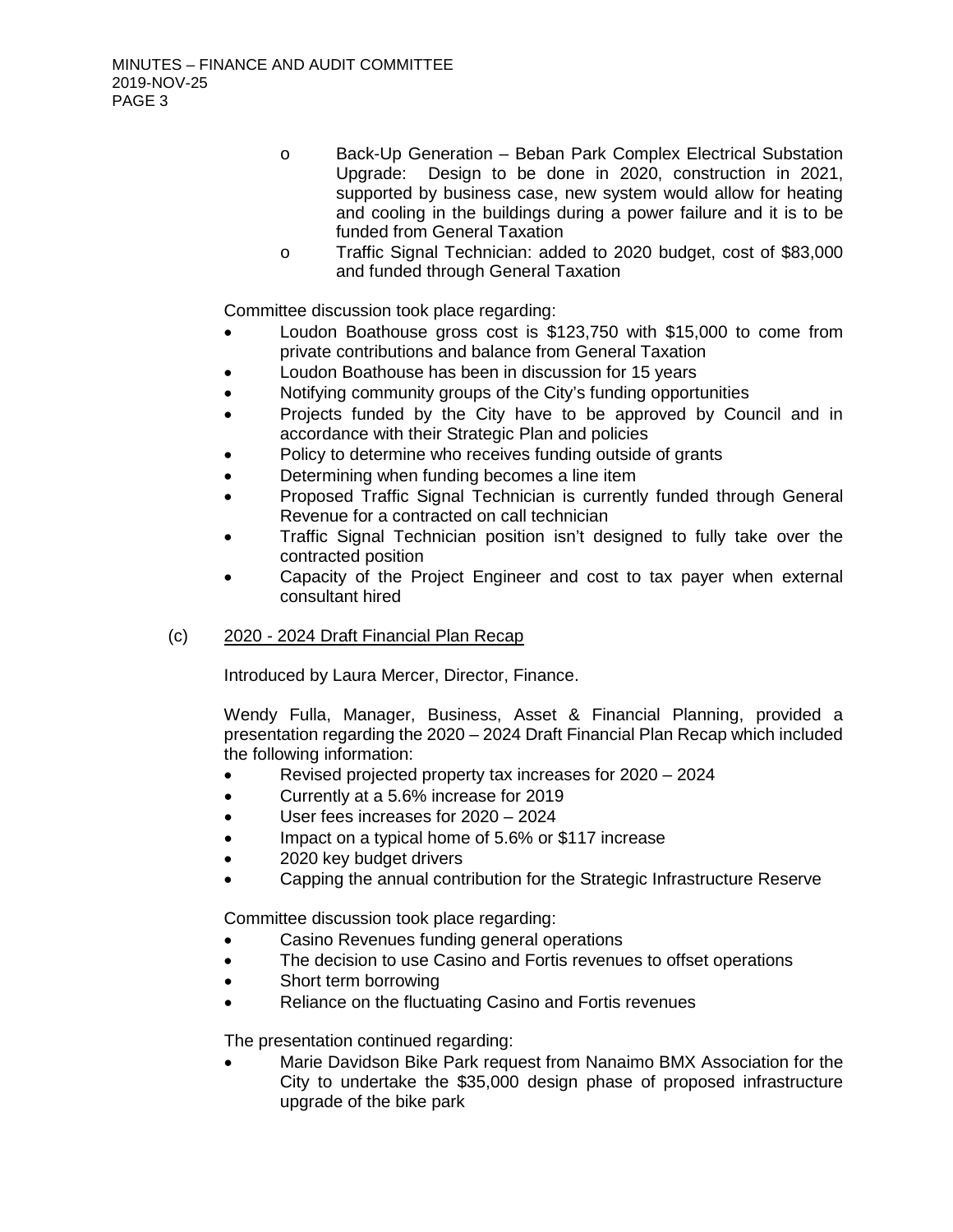- Request to increase Nanaimo Fire Rescue Training Budget for six years to implement Emergency Medical Responder (EMR) Training with \$66,750 in 2020 and \$60,000 a year for the years 2021 - 2025
- Requests from the Vancouver Island Symphony including:
	- o Increase of funding to \$120,000 a year with potential funding sources from General Revenue or Council Contingency and potential funding sources in future years from the Culture and Heritage Operating Grant or General Revenue
	- o \$30,000 for 2020 Symphony by the Sea with potential funding sources from Council Contingency or General Revenue
	- o Adding the Vancouver Island Symphony as a line item in the Financial Plan

Committee discussion took place regarding application deadlines for grants.

The presentation continued regarding:

- Annual grant provided to Nanaimo Victim Services of \$53,229 plus \$6,804 for an in-kind space rental
- Nanaimo Victim Services requests increase to annual operating grant of \$100,000 for funding of 2 additional staff members, \$75,000, to fund 1.5 additional staff members or \$50,000 annual increase to fund 1 additional staff member

A. Groot vacated the Shaw Auditorium at 10:13 a.m.

- Nanaimo Area Land Trust request to increase annual operating grant by \$5000 a year with the funding source from General Revenue
- Business case developed for a Manager of Sustainability as per Council endorsement
- Council's discretion to make changes to the business cases included in draft plan
- Business cases not included in draft plan

Committee discussion took place regarding:

- Bylaw Officers initiated change in schedule and are supported by Union Representative
- Corporate Asset Management System
- Urban Forestry Management Technician
- Potential to fund Urban Forestry Management Strategy update from Reduction Reserve

The Finance and Audit Committee meeting recessed at 10:22 a.m. The Finance and Audit Committee meeting reconvened at 10:36 a.m.

> Committee discussion took place regarding addressing certain items when taxes are not as high and additional RCMP officers.

R. Harding vacated the Shaw Auditorium at 10:43 a.m.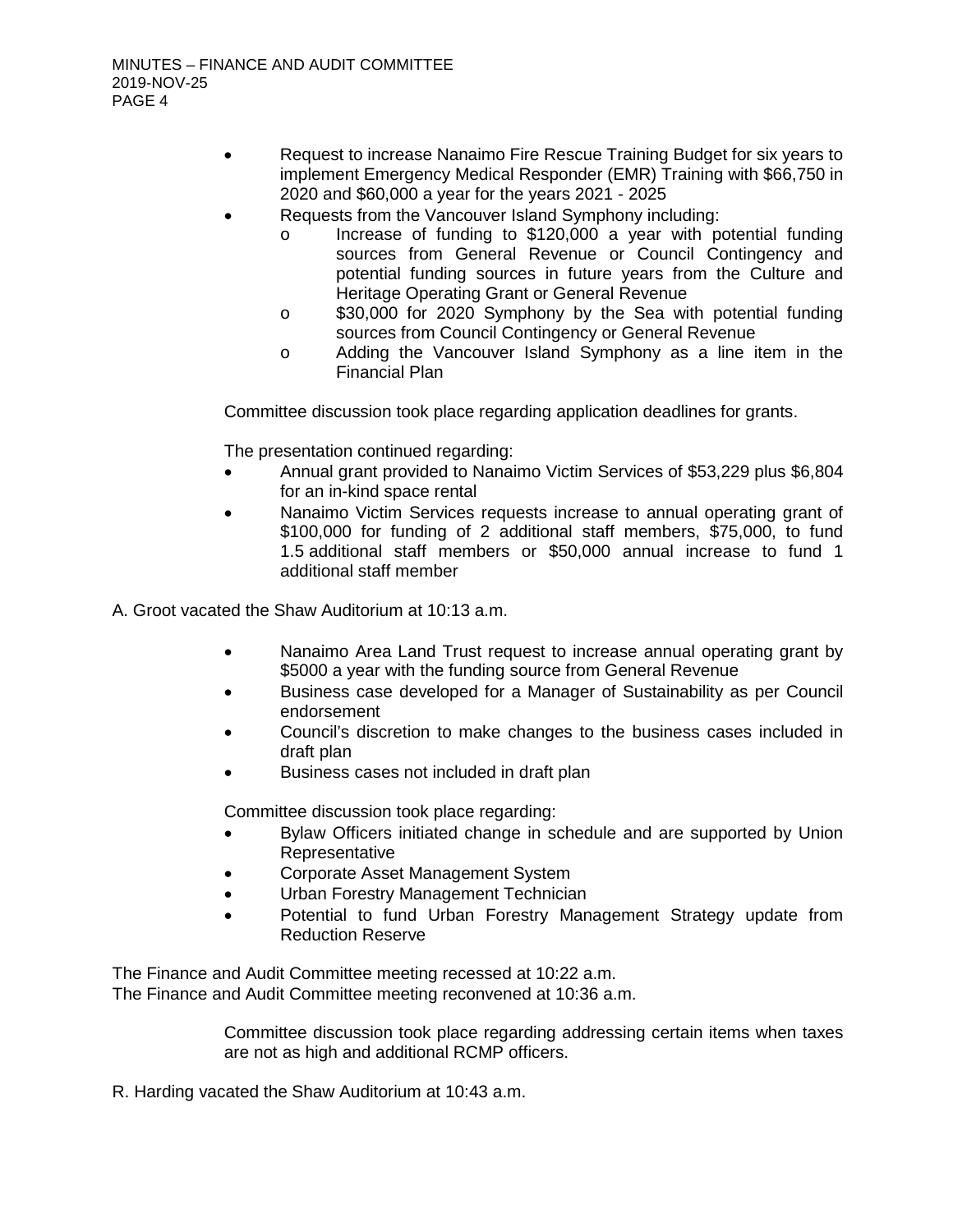It was moved and seconded that the Finance and Audit Committee recommend that Council direct Staff to update the 2020 – 2024 budget to cap the annual contribution to the Strategic Infrastructure Reserve at the 2019 level of 100% of annual Fortis Revenues and 67% of annual Casino Revenues. The motion carried. *Opposed: Councillor Brown*

Committee discussion took place regarding the benefits of improving the Marie Davidson Bike Park.

It was moved and seconded that the Finance and Audit Committee recommend that Council direct Staff to update the 2020 – 2024 budget to fund the design phase of the Marie Davidson Bike Park infrastructure upgrade at a cost of \$35,000 to be funded from the Strategic Infrastructure Reserve. The motion carried unanimously.

Committee discussion took place regarding the cost of EMR training, fire truck arrival times and the quality of care.

It was moved and seconded that the Finance and Audit Committee recommend that Council direct Staff to update the 2020 – 2024 budget to increase the Nanaimo Fire Rescue training budget for six years to implement Emergency Medical Responder Training of \$66,750 in 2020 and \$60,000 a year for 2021 to 2025. The motion carried. *Opposed: Councillor Hemmens*

Councillor Turley vacated the Shaw Auditorium at 11:02 a.m. stating a conflict of interest as his wife is on the Vancouver Island Symphony Board.

> Committee discussion took place regarding current funding level and downtown events grant, elimination of the Council Contingency Fund and benefits of the symphony to students and the local economy.

It was moved and seconded that the Finance and Audit Committee recommend that Council direct Staff to update the 2020 – 2024 budget to fund the one time increase of \$30,756 to the Vancouver Island Symphony. The motion carried. *Opposed: Councillors Armstrong, Brown and Geselbracht*

#### R. Harding returned to the Shaw Auditorium at 11:19 a.m.

It was moved and seconded that the Finance and Audit Committee recommend that Council direct Staff to update the 2020 – 2024 budget to fund the one time increase of \$30,756 to the Vancouver Island Symphony from the Strategic Infrastructure Reserve. The motion carried.

*Opposed: Councillor Brown and Geselbracht*

Committee discussion took place regarding grants the Vancouver Island Symphony is eligible for and the booking restrictions of Maffeo Sutton Park.

It was moved and seconded that the Finance and Audit Committee recommend that Council defer consideration of potential Vancouver Island Symphony funding sources for future years until policies are developed. The motion carried unanimously.

Councillor Armstrong vacated the Shaw Auditorium at 11:29 a.m. declaring a conflict of interest.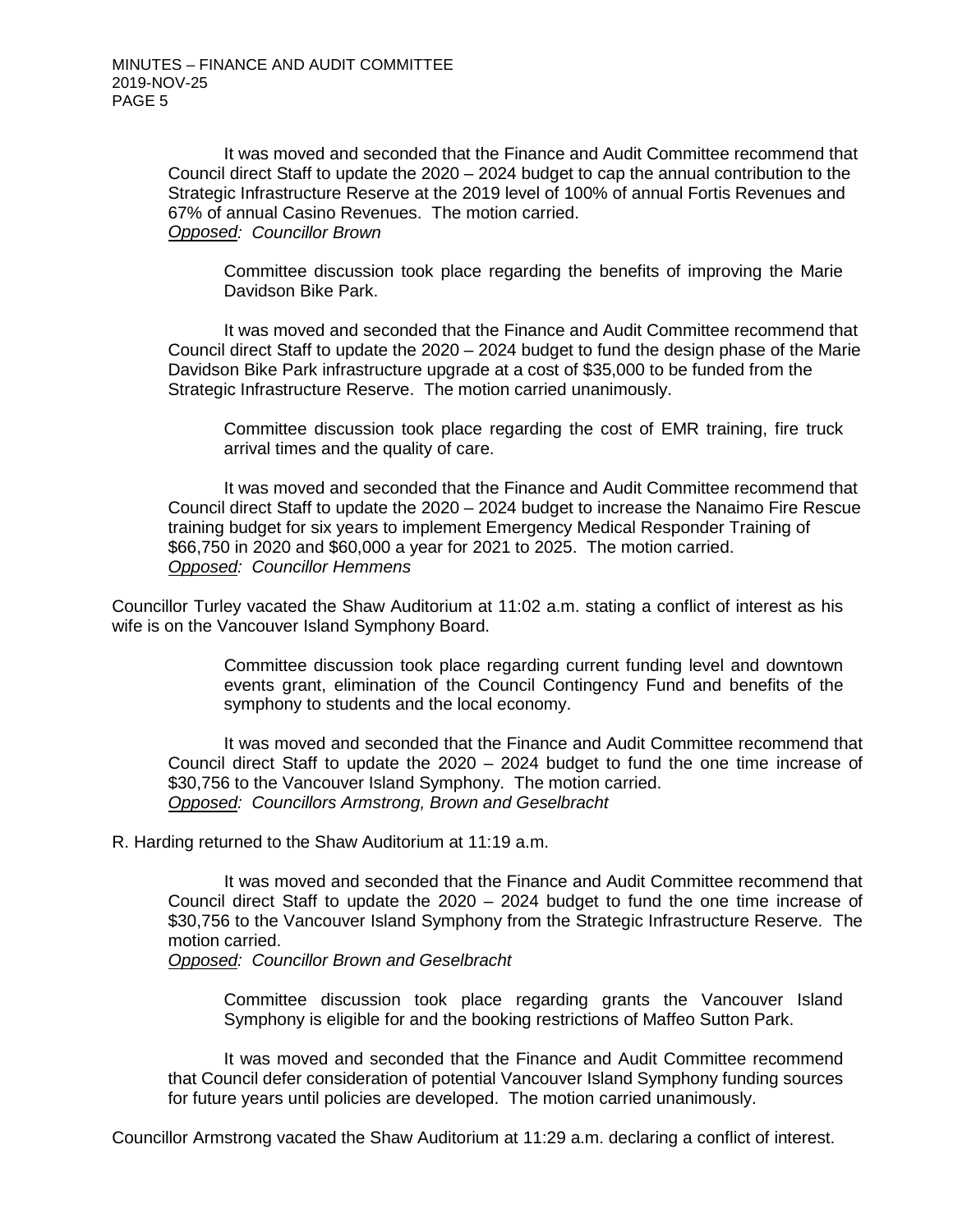Councillor Turley returned to the Shaw Auditorium at 11:29

Committee discussion took place regarding resolutions to the Association of Vancouver Island and Coastal Communities and Union of BC Municipalities (UBCM) for the Provincial Government to fund Victim Services and in 2017 the Regional District of Nanaimo put forward a resolution regarding victim services at UBCM.

A. Groot returned to the Shaw Auditorium at 11:34 a.m.

It was moved and seconded that the Finance and Audit Committee recommend that Council direct Staff to update the 2020 – 2024 budget to increase the Nanaimo Victim Services annual operating grant by \$50,000 to fund 1 additional staff member funded from General Revenue. The motion carried unanimously.

Councillor Armstrong returned to the Shaw Auditorium at 11:36 a.m.

It was moved and seconded that the Finance and Audit Committee recommend that Council direct Staff to update the 2020 – 2024 budget to increase the Nanaimo Area Land Trust operating grant by \$5000 a year funded from General Revenue. The motion carried. *Opposed: Councillors Brown and Hemmens*

It was moved and seconded that the Finance and Audit Committee recommend that Council defer consideration of the Manager of Sustainability position until the 2021 – 2025 Financial plan to allow for review and updating of the Community Sustainability Action Plan. The motion carried.

*Opposed: Councillors Bonner, Brown and Geselbracht*

Councillor Armstrong and J. Van Horne vacated the Shaw Auditorium at 11:57 a.m.

It was moved and seconded that the Finance and Audit Committee recommend that Council direct Staff to update the 2020 – 2024 budget to fund the design of the Loudon Boathouse from the Strategic Infrastructure Reserve. The motion carried unanimously.

Councillor Armstrong returned to the Shaw Auditorium at 11:58 a.m. J. Van Horne returned to the Shaw Auditorium at 11:59 a.m.

Committee discussion took place regarding:

- Traffic Signal position and equipment required
- Deferment of the Urban Forestry Management Strategy update
- Reducing Council Contingency and using the reduction to fund a Staff position
- Change in bylaw enforcement officer schedule
- Purpose and historical use of Council Contingency
- Council Contingency is funded through surplus or Strategic Infrastructure Reserve
- No restrictions on Council Contingency and Strategic Infrastructure Reserve
- Process for financial bylaw amendments

D. Lindsay vacated the Shaw Auditorium at 12:11 p.m.